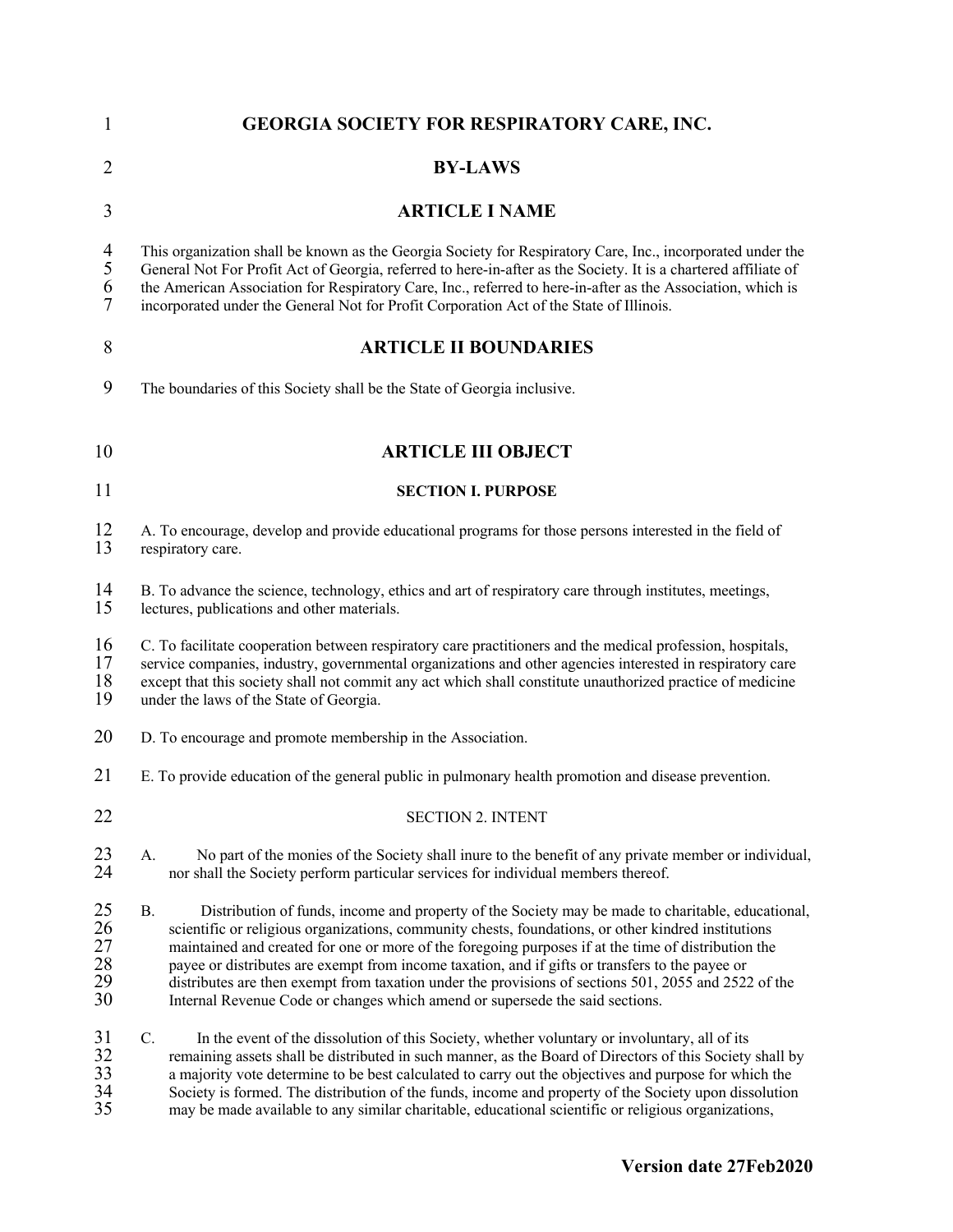36 community chests, foundations, or other kindred institutions maintained and created for one or more of  $\frac{37}{100}$  the foregoing purposes, if at the time of distribution the paye or distribute are then exempt from 37 the foregoing purposes, if at the time of distribution the payee or distributee are then exempt from<br>38 taxation under the provision of sections 501, 2055, and 2522 of the Internal Revenue Code or chan 38 taxation under the provision of sections 501, 2055, and 2522 of the Internal Revenue Code or changes<br>39 which amend or superseded the said sections which amend or superseded the said sections. 40 **ARTICLE IV MEMBERSHIP** 41 **SECTION 1. TYPES** 42 The membership of the Society shall include four (4) types: Active Member, Associate Member, Special 43 Member, and Patron Member. Member, and Patron Member. 44 **SECTION 2. ELIGIBILITY** 45 An individual is eligible to be a member of this Society if the individual is a member of the Association as<br>46 specified in the Association By-Laws and provided the place of employment is within the defined 46 specified in the Association By-Laws and provided the place of employment is within the defined<br>47 boundaries of this Society or live within the defined boundaries of the State of Georgia. Associate 47 boundaries of this Society or live within the defined boundaries of the State of Georgia. Associate and 48 Special Members of the Society may be accepted who are not in the defined boundaries. An individual 48 Special Members of the Society may be accepted who are not in the defined boundaries. An individual may be a Patron member if they pay dues to the society as defined in the GSRC bylaws. be a Patron member if they pay dues to the society as defined in the GSRC bylaws. 50 **SECTION 3. CLASSIFICATION** 51 A. Active Members - A person is eligible for Active membership in the society if the individual is an Active Member in good standing of the Association. Active members will live within the defined 52 Active Member in good standing of the Association. Active members will live within the defined<br>53 boundaries of the State of Georgia or their primary place of employment is within the defined bou 53 boundaries of the State of Georgia or their primary place of employment is within the defined boundaries of<br>54 the State of Georgia. Active Members shall have all the rights and privileges granted them by this Society, 54 the State of Georgia. Active Members shall have all the rights and privileges granted them by this Society,<br>55 such as the right to hold office, the right to vote, submit nominations and hold committee chairs. such as the right to hold office, the right to vote, submit nominations and hold committee chairs. 56 B. Associate Members - A person is eligible for Associate membership if the individual is an Associate<br>57 Member in good standing of the Association. Associate Members shall have all of the rights and privile 57 Member in good standing of the Association. Associate Members shall have all of the rights and privileges 58 of Active Members except that they shall not be entitled to hold office or vote. of Active Members except that they shall not be entitled to hold office or vote. 59 C. Special Members - A person who is a special member in the Association shall have the same rights and 60 privileges as Special members as described in the Association bylaws privileges as Special members as described in the Association bylaws 61 D. Patron Member - An individual may qualify as a Patron member if they meet the requirement for 62 Active. Associate or Special member as defined by the Association, but are not members of the 62 Active, Associate or Special member as defined by the Association, but are not members of the 63 Association, and pay annual dues as established by the Board of Directors. Patron members will 63 Association, and pay annual dues as established by the Board of Directors. Patron members will have<br>64 rights and privileges of membership, but cannot vote, chair committees, or hold office in the GSRC. rights and privileges of membership, but cannot vote, chair committees, or hold office in the GSRC. 65 **Section 4. Regional and District Representatives** 66 A. Regional Representatives are elected Directors at Large. The regions are North Georgia, South Georgia, and the Atlanta region. 68 B. Districts are geographic areas within the above defined Regions. District Representatives are appointed by the Regional Representatives or may be appointed by the President. District Representatives are not 69 by the Regional Representatives or may be appointed by the President. District Representatives are not members of the Board of Directors but have duties as assigned by the board or the Regional 70 members of the Board of Directors but have duties as assigned by the board or the Regional<br>71 Representatives. District Representatives vote on amendments to the bylaws as described in Representatives. District Representatives vote on amendments to the bylaws as described in Article XV 72 **SECTION 5. RESIGNATIONS** 73 A member may resign from the Society by submitting a letter to the Secretary of the Society.

# Page **2** of **11 Version date 27/Feb2020**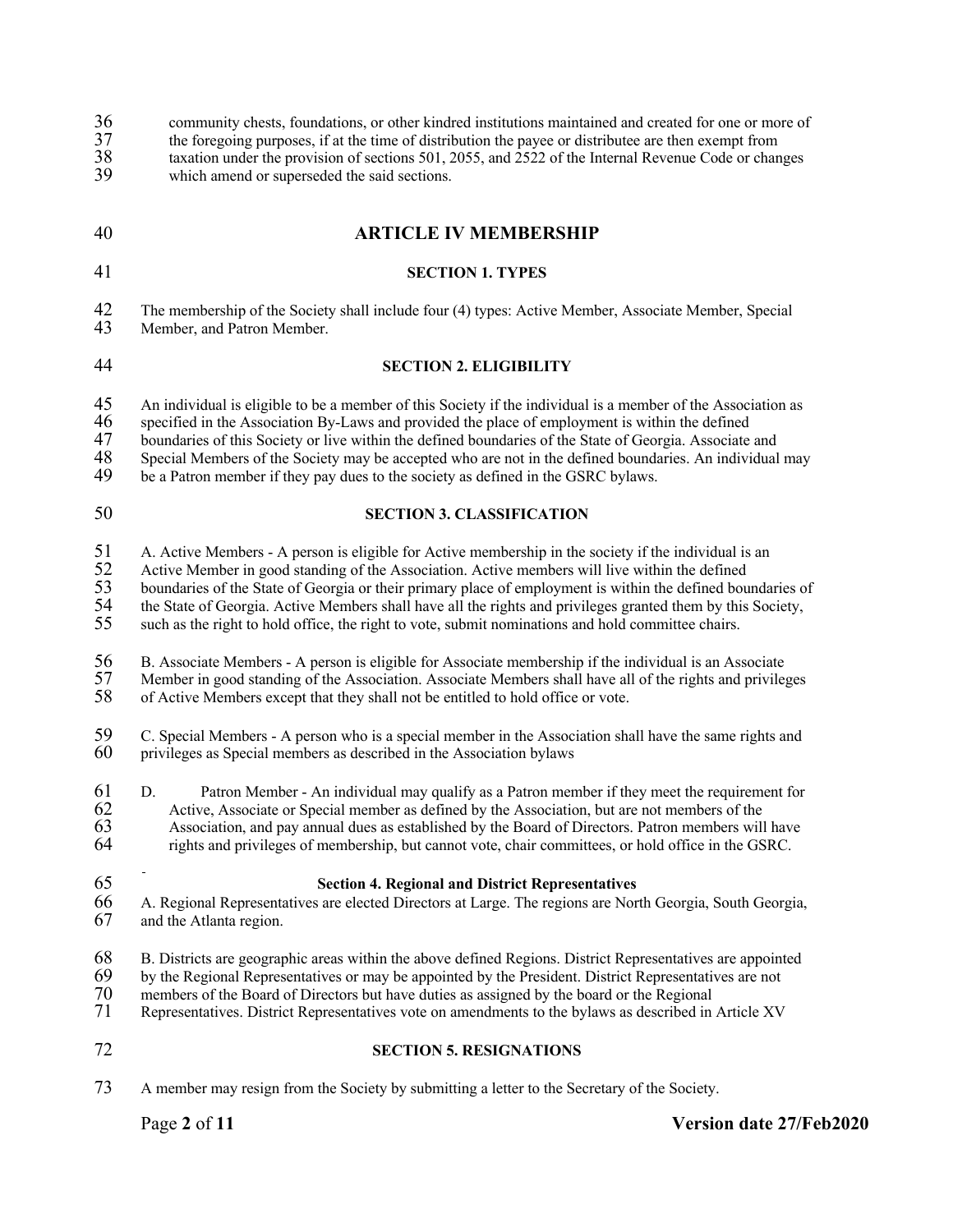| 74                   | <b>ARTICLE V. BOARD OF DIRECTORS</b>                                                                                                                                                                                                                                                                                                                     |  |  |
|----------------------|----------------------------------------------------------------------------------------------------------------------------------------------------------------------------------------------------------------------------------------------------------------------------------------------------------------------------------------------------------|--|--|
| 75                   | <b>SECTION 1. COMPOSITION AND POWERS</b>                                                                                                                                                                                                                                                                                                                 |  |  |
| 76<br>77<br>78<br>79 | The government of this Society shall be vested in a Board of eleven (11) Active Members<br>А.<br>consisting of the President, President-Elect, Immediate Past President, Vice President, Secretary,<br>Treasurer, Delegate, Delegate-elect and three (3) Regional Representatives elected from specific<br>regions as defined by the Board of Directors. |  |  |
| 80<br>81<br>82       | B.<br>The President shall be Chair and presiding officer of the Board of Directors and of the Executive<br>Committee. The President shall invite such individuals to the meetings of the Board as shall be<br>deemed necessary.                                                                                                                          |  |  |
| 83<br>84             | $C_{\cdot}$<br>The President may appoint a member of the Society to serve as Parliamentarian and a member to<br>serve as Protocolarian who shall attend Board Meetings without a vote.                                                                                                                                                                   |  |  |
| 85                   | <b>SECTION 2. MEETINGS</b>                                                                                                                                                                                                                                                                                                                               |  |  |
| 86                   | The Board of Directors shall meet at least two (2) times per year.<br>A.                                                                                                                                                                                                                                                                                 |  |  |
| 87<br>88<br>89       | <b>B.</b><br>Additional meetings of the Board of Directors shall be called by the President at such times as the<br>business of the Society may require, or upon written request of the majority of the members of the<br>Board of Directors filed with the President and the Secretary of the Society.                                                  |  |  |
| 90                   | <b>SECTION 3. DUTIES</b>                                                                                                                                                                                                                                                                                                                                 |  |  |
| 91                   | Supervise all the business and activities of the Society.<br>A.                                                                                                                                                                                                                                                                                          |  |  |
| 92                   | Provide a review of the budget and financial status of the society annually.<br><b>B.</b>                                                                                                                                                                                                                                                                |  |  |
| 93                   | C.<br>Establish the rate of annual dues.                                                                                                                                                                                                                                                                                                                 |  |  |
| 94                   | <b>SECTION 4. EXECUTIVE COMMITTEE</b>                                                                                                                                                                                                                                                                                                                    |  |  |
| 95<br>96<br>97<br>98 | The Executive Committee of the Board of Directors shall consist of the President, President Elect, Past<br>President, Vice-President Secretary and Treasurer. They shall have the power to act for the Board of<br>Directors in the absence of the Board and such action shall be subject to ratification by the full Board at its<br>next meeting.      |  |  |
| 99                   | <b>SECTION 5. REGIONAL REPRESENTATIVES</b>                                                                                                                                                                                                                                                                                                               |  |  |
| 100<br>101<br>102    | The Regional Representatives may be assigned duties by the President. The term of office for Regional<br>Representatives shall be two (2) years, with the North and South Regional Representatives election to take<br>place on even years, and the Atlanta Area Regional Representative election to take place on odd years.                            |  |  |
| 103                  | <b>ARTICLE VI. OFFICERS</b>                                                                                                                                                                                                                                                                                                                              |  |  |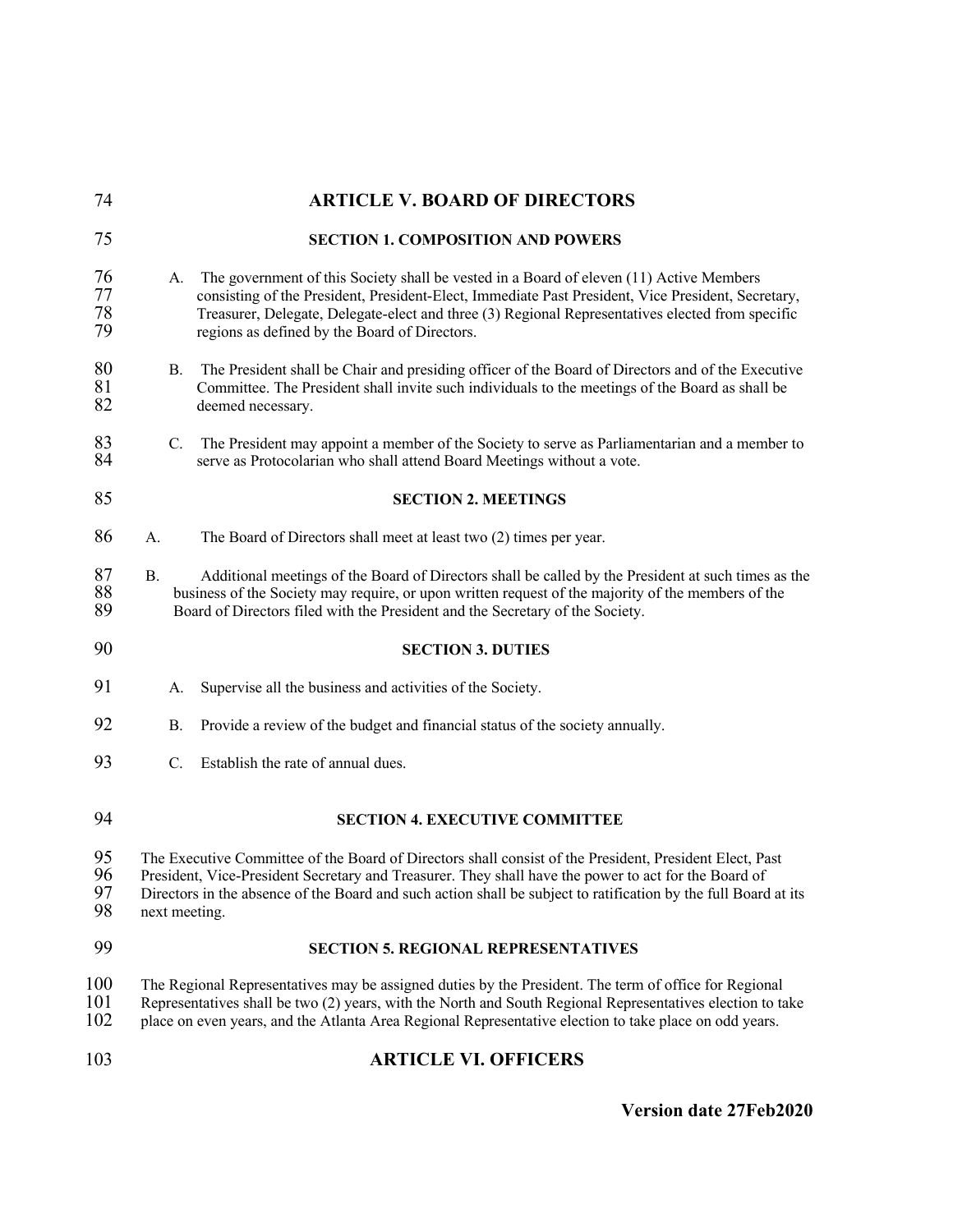|                                                                                                                                                                                                                                                                                                                           | <b>SECTION 1. OFFICERS</b>                                                                                                                                                                                                                                                                                                                                                                                                                                                                                                                                                                                                                                                                                                                                                                                                                                                                                                                                                                                                                                                                                                                                                                                                                                                           |  |
|---------------------------------------------------------------------------------------------------------------------------------------------------------------------------------------------------------------------------------------------------------------------------------------------------------------------------|--------------------------------------------------------------------------------------------------------------------------------------------------------------------------------------------------------------------------------------------------------------------------------------------------------------------------------------------------------------------------------------------------------------------------------------------------------------------------------------------------------------------------------------------------------------------------------------------------------------------------------------------------------------------------------------------------------------------------------------------------------------------------------------------------------------------------------------------------------------------------------------------------------------------------------------------------------------------------------------------------------------------------------------------------------------------------------------------------------------------------------------------------------------------------------------------------------------------------------------------------------------------------------------|--|
| The officers of the Society shall be President, President-Elect, Immediate Past President, Vice President,<br>Secretary, Treasurer, Delegate, Delegate-elect and Regional Representatives. No officer may hold<br>concurrent office.                                                                                      |                                                                                                                                                                                                                                                                                                                                                                                                                                                                                                                                                                                                                                                                                                                                                                                                                                                                                                                                                                                                                                                                                                                                                                                                                                                                                      |  |
|                                                                                                                                                                                                                                                                                                                           | <b>SECTION 2. TERM OF OFFICE</b>                                                                                                                                                                                                                                                                                                                                                                                                                                                                                                                                                                                                                                                                                                                                                                                                                                                                                                                                                                                                                                                                                                                                                                                                                                                     |  |
| The term of office for each officer shall coincide with the fiscal year. If an officer is elected by special<br>election to fill a vacancy, the officer elected will take office following certification of the election by the<br>Board of Directors and complete the remaining term of office for the original officer. |                                                                                                                                                                                                                                                                                                                                                                                                                                                                                                                                                                                                                                                                                                                                                                                                                                                                                                                                                                                                                                                                                                                                                                                                                                                                                      |  |
| The term of an individual officer may be extended if all the following occur:                                                                                                                                                                                                                                             |                                                                                                                                                                                                                                                                                                                                                                                                                                                                                                                                                                                                                                                                                                                                                                                                                                                                                                                                                                                                                                                                                                                                                                                                                                                                                      |  |
| A.                                                                                                                                                                                                                                                                                                                        | The Board of Directors believes it to be in the best interest of the Society to extend the term of<br>office.                                                                                                                                                                                                                                                                                                                                                                                                                                                                                                                                                                                                                                                                                                                                                                                                                                                                                                                                                                                                                                                                                                                                                                        |  |
| В.                                                                                                                                                                                                                                                                                                                        | The membership is notified 30 days in advance of a vote to extend the term of office of a specific<br>office and allowed to make comments. Each office under consideration for an extension would<br>have to be identified.                                                                                                                                                                                                                                                                                                                                                                                                                                                                                                                                                                                                                                                                                                                                                                                                                                                                                                                                                                                                                                                          |  |
| C.                                                                                                                                                                                                                                                                                                                        | There is a public posting on the Society's website and electronic notification sent to each member<br>who has given a method by which to be notified. This notice must be posted 30 day in advance of<br>the vote and contain how to send in a comment.                                                                                                                                                                                                                                                                                                                                                                                                                                                                                                                                                                                                                                                                                                                                                                                                                                                                                                                                                                                                                              |  |
| D.                                                                                                                                                                                                                                                                                                                        | This term of office extension is specific in length.                                                                                                                                                                                                                                                                                                                                                                                                                                                                                                                                                                                                                                                                                                                                                                                                                                                                                                                                                                                                                                                                                                                                                                                                                                 |  |
| Ε.                                                                                                                                                                                                                                                                                                                        | The extension of term of office is approved by a $2/3$ majority vote by the voting Board of<br>Directors.                                                                                                                                                                                                                                                                                                                                                                                                                                                                                                                                                                                                                                                                                                                                                                                                                                                                                                                                                                                                                                                                                                                                                                            |  |
|                                                                                                                                                                                                                                                                                                                           | <b>SECTION 3. VACANCIES IN OFFICE</b>                                                                                                                                                                                                                                                                                                                                                                                                                                                                                                                                                                                                                                                                                                                                                                                                                                                                                                                                                                                                                                                                                                                                                                                                                                                |  |
| D.<br>Е.<br>F.                                                                                                                                                                                                                                                                                                            | A vacancy occurring among officers shall be filled as follows with the approval of the Board of Directors:<br>A. In the event of a vacancy in the office of the President, the Vice President shall become President to<br>serve the unexpired term.<br>In the event of a vacancy in the office of President-Elect, the Nominating Committee shall place<br>in nomination the names of two (2) candidates for the vacant office. One shall be chosen for the<br>office, through a special election held within 90 days.<br>If a vacancy occurs in the office of Delegate, the Delegate-elect shall assume the duties of the<br>Delegate as well as complete the term for which he or she was elected to serve.<br>If a vacancy occurs in the office of Delegate-elect, Vice President, Secretary, Treasurer, or<br>Regional Representatives, the President, with the approval of the Board of Directors, shall appoint<br>a person who meets the criteria to hold office as he or she sees fit to fulfill the duties until the next<br>election. At the next election, an individual shall be elected to fill the vacancy for the remainder of<br>the term for that office.<br>The board of directors shall have the power to declare an office vacant by two-thirds $(2/3)$ vote of |  |
|                                                                                                                                                                                                                                                                                                                           | the entire board, upon refusal or neglect of any member to perform the duties of the office, or for<br><b>Version date 27/Feb2020</b>                                                                                                                                                                                                                                                                                                                                                                                                                                                                                                                                                                                                                                                                                                                                                                                                                                                                                                                                                                                                                                                                                                                                                |  |
|                                                                                                                                                                                                                                                                                                                           | G.<br>Page 4 of 11                                                                                                                                                                                                                                                                                                                                                                                                                                                                                                                                                                                                                                                                                                                                                                                                                                                                                                                                                                                                                                                                                                                                                                                                                                                                   |  |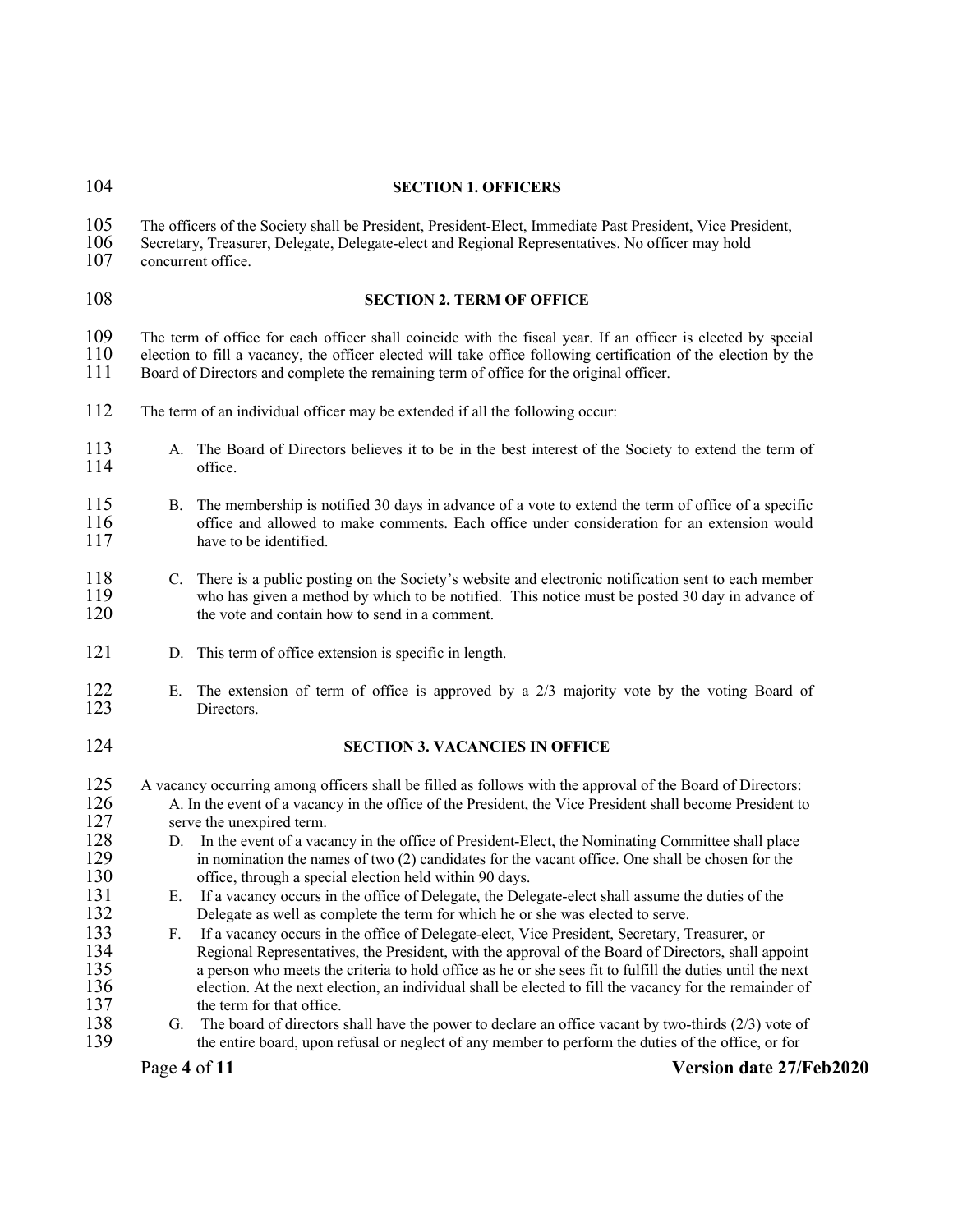- 140 any conduct deemed prejudicial to the Society. Written notice shall be given to the member that 141 the office has been declared vacant.
- 142 **SECTION 4. DUTIES OF THE OFFICERS**

#### 143 **A. President**

144 The President shall be the Chief Executive Officer of the Society. The President shall serve a one-year 145 term. The President shall preside at all regular and special meetings of the Society and all meetings of t term. The President shall preside at all regular and special meetings of the Society and all meetings of the Board of Directors and membership; prepare an agenda for each meeting of the Board; appoint Standing Committees and Special Committees, subject to the approval of the Board of Directors; be an ex-officio 148 member of all committees; present to the Association upon request, the Board of Directors of the Society<br>149 and the membership an annual report of the Society's activities: assign. The President may be seated as a 149 and the membership an annual report of the Society's activities; assign. The President may be seated as a 150 Delegate in the House of Delegates if the need arises. The President shall notify the Medical Advisors of Delegate in the House of Delegates if the need arises. The President shall notify the Medical Advisors of all such meetings and actions as are deemed pertinent.

#### $\frac{152}{153}$ 153 **B. President-Elect**

154 The President-Elect shall serve a one-year term and assume the office of President on the first day of the 155 term of office. The President-Elect shall be responsible for chairing the Bylaws Committee and shall 156 assume all other duties as charged by the President. The President-Elect shall prepare Committee 156 assume all other duties as charged by the President. The President-Elect shall prepare Committee appointments for presentation to the Board at the first meeting following the assumption of the of 157 appointments for presentation to the Board at the first meeting following the assumption of the office of 158 President. President.

## 159 **C. Immediate Past President**

160 The Immediate Past President shall assume the duties charged by the President and ratified by the Board of 161 Directors to facilitate continuity in the Society operations. The Immediate Past President shall serve a on 161 Directors to facilitate continuity in the Society operations. The Immediate Past President shall serve a one-<br>162 vear term.

vear term.

## 163 **D. Vice President**

164 The Vice President shall assume the duties of the President in the event of the President's absence,

165 resignation or disability. The Vice president shall assume the duties charged by the President. The Vice President shall serve a one-vear term. Vice President shall serve a one-year term.

## 167 **E. Treasurer**

168 The Treasurer shall account for the monies of the Society, approve payment of bills and disburse funds 169 under the direction of the Board of Directors. The Treasurer shall be responsible for the continuing reco 169 under the direction of the Board of Directors. The Treasurer shall be responsible for the continuing record

170 of all income and disbursements, prepare, and submit in writing an annual report of the finances of the

- 171 Society for the preceding year to the Board of Directors and the membership. The Treasurer will serve a two (2) year term.
- two  $(2)$  year term.
- 173 **F. Secretary**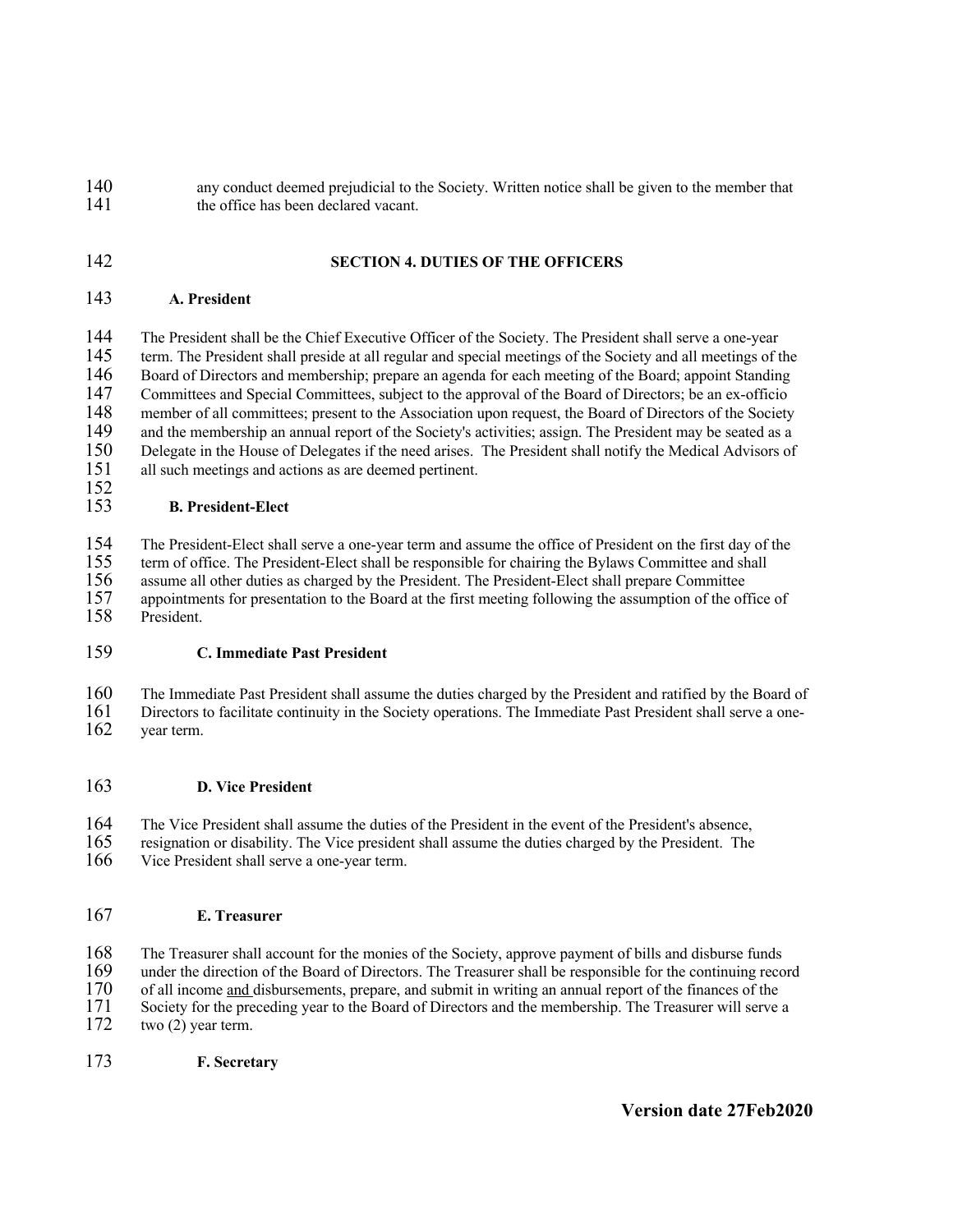174 The Secretary shall keep minutes of the Board of Directors and all regular and special meetings; attest to the signature of the officers of the Society; send to the Executive Office of the Association a copy of the

175 the signature of the officers of the Society; send to the Executive Office of the Association a copy of the 176 minutes of every Society and Board of Directors meeting within ten (10) days following approval; perfor

176 minutes of every Society and Board of Directors meeting within ten (10) days following approval; perform duties as assigned by the President and the Board of Directors of the Society; and submit such reports as

177 duties as assigned by the President and the Board of Directors of the Society; and submit such reports as required. The Secretary will serve a two (2) year term.

required. The Secretary will serve a two (2) year term.

# 179 **G. Delegate and Delegate-elect**

180 The duties of the Delegate and Delegate-elect in part, shall be all those outlined in the Association Bylaws.<br>181 The Delegate and Delegate-elect shall represent the members of the Society in the House of Delegates of 181 The Delegate and Delegate-elect shall represent the members of the Society in the House of Delegates of 182 the Association. To establish a vacancy in the office of Delegate and/or Delegate-elect the Society shall<br>183 follow the procedure as outlined in the Association's By-Laws. The term of office for each position shall

183 follow the procedure as outlined in the Association's By-Laws. The term of office for each position shall be two (2) years and the Delegate-elect shall automatically succeed the Delegate. two (2) years and the Delegate-elect shall automatically succeed the Delegate.

## 185 **H. Regional Representative**

186 The Regional Representatives may be assigned duties by the President. The term of office for Regional 187 Representatives shall be two (2) vears, with the North and South Regional Representatives election to ta 187 Representatives shall be two (2) years, with the North and South Regional Representatives election to take<br>188 place on even years, and the Atlanta Area Regional Representative election to take place on odd years. place on even years, and the Atlanta Area Regional Representative election to take place on odd years.

# 189 **ARTICLE VII. NOMINATIONS AND ELECTIONS**

## 190 **SECTION 1. NOMINATIONS COMMITTEE**

191 The Committee Chair, with approval of the Board of Directors, shall appoint a Nominations Committee<br>192 each vear. The Chair of the committee shall be the Immediate Past President. The committee shall subm 192 each year. The Chair of the committee shall be the Immediate Past President. The committee shall submit a slate of nominees to the Board of Directors no later than the midway point of the term of office.

- slate of nominees to the Board of Directors no later than the midway point of the term of office.
- 

## 194 **SECTION 2. NOMINATIONS**

- 195 A. The Nominations Committee shall place in nomination the names of more than one (1) person for 196 the elected offices of the Society the elected offices of the Society.
- 197 B. Life and Active members in good standing shall be eligible for nomination. The Nominations Committee shall provide a pertinent biographical sketch, which shall 198 Nominations Committee shall provide a pertinent biographical sketch, which shall be a 199 part of the ballot.
- 200 **SECTION 3. BALLOT**
- 201 A. The Nominations Committee's slate and biographical sketches shall be provided to every 202 voting member of the Society.
- 203 B. The list of nominees shall be so designed as to be a secret ballot with provisions for write-in votes for 204 each office except in cases of run-off elections. Ballots, to be acceptable, must be received at the designated 205 place and by the designated time. The deadline date and time shall be clearly indicated on the ballot. 205 place and by the designated time. The deadline date and time shall be clearly indicated on the ballot.

Page **6** of **11 Version date 27/Feb2020**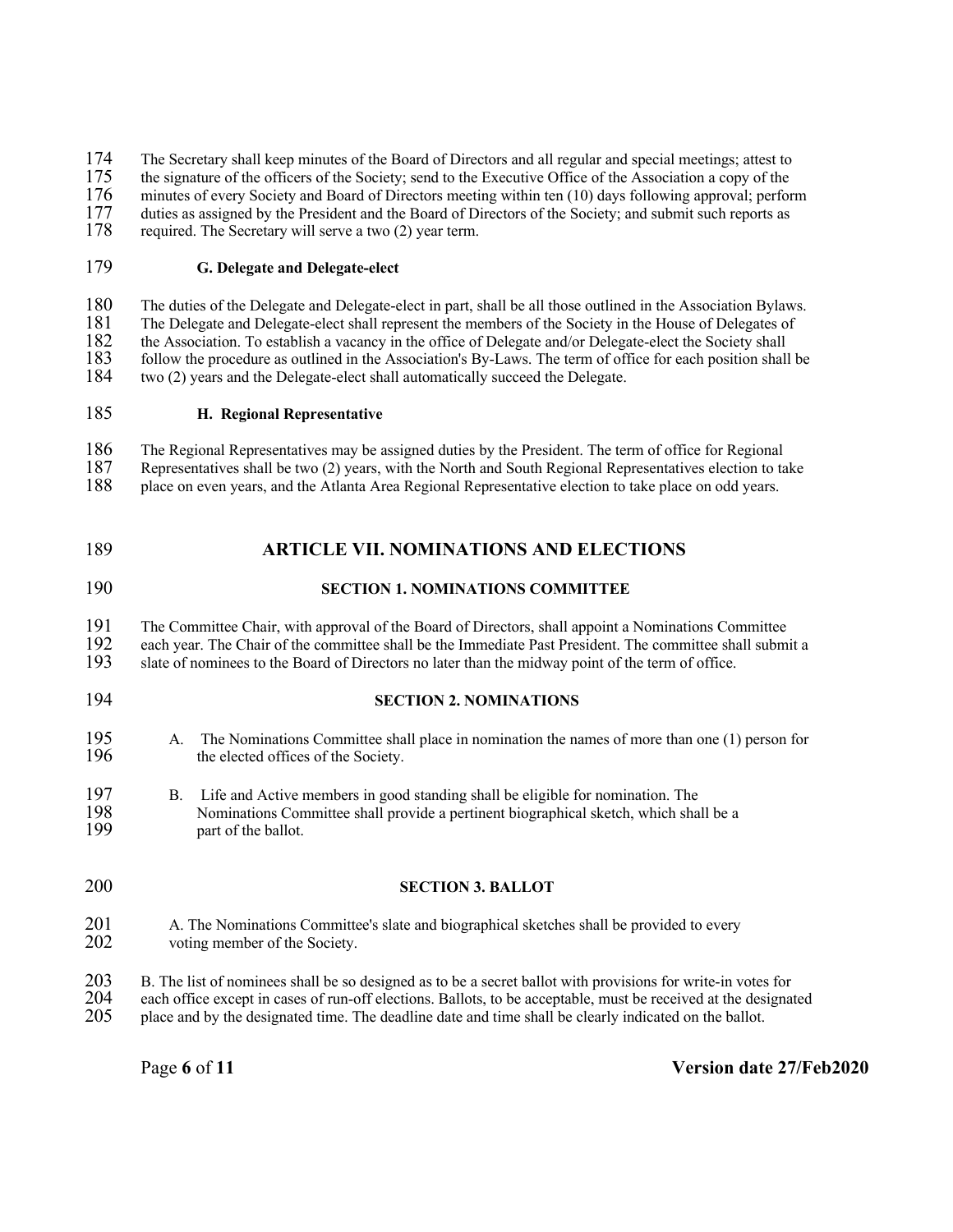206 C. Officers to be elected must receive a majority of all votes cast for each office with the exception of the 207 three (3) Regional Representatives, where the individual receiving the highest vote total for their resp 207 three (3) Regional Representatives, where the individual receiving the highest vote total for their respective region, are elected. region, are elected.

209 D. A run-off election will be conducted for any office in which a candidate did not receive a majority of the 210 votes cast. The run-off Ballot will list the names of the two (2) candidates receiving the highest numbe 210 votes cast. The run-off Ballot will list the names of the two (2) candidates receiving the highest number of 211 votes cast: no write-in votes will be accepted on this Ballot. In the event of a tie between more than tw 211 votes cast; no write-in votes will be accepted on this Ballot. In the event of a tie between more than two  $(2)$ <br>212 candidates a decision will be made by the drawing of two  $(2)$  of those names by the President. 212 candidates a decision will be made by the drawing of two (2) of those names by the President.

213 E. Membership rolls for voting shall be closed at the end of the month preceding the distribution of the 214 Ballot. Run-off Ballots are a continuation of the original election and the same roll for the distribution of

214 Ballot. Run-off Ballots are a continuation of the original election and the same roll for the distribution of the Ballots will be used. the Ballots will be used.

#### 216 **SECTION 4. ELECTION COMMITTEE**

217 The Nominations Committee Chair shall appoint an impartial Election Committee, which shall check the eligibility of each ballot and tally the votes. The results of the ballot shall be announced. 218 eligibility of each ballot and tally the votes. The results of the ballot shall be announced.

# 219 **ARTICLE VIII MEDICAL ADVISOR** 220 **SECTION 1. NUMBER OF ADVISORS**

221 There shall be at least one (1) Medical Advisor, who shall conform to the association's By-Laws concerning chartered affiliates' Medical Advisors. chartered affiliates' Medical Advisors.

# 223 **SECTION 2. FUNCTION AND POWER**

- 224 A. The Medical Advisor(s) shall have only such powers as are granted to them by the Board of Directors of the Society. the Society.
- 226 B. The Board of Directors of the Society should consult with the Medical Advisor(s) regarding matters of medical policy and ethics. medical policy and ethics.
- 228 **ARTICLE IX. SOCIETY MEETINGS**

# 229 **SECTION 1. BUSINESS MEETINGS AND SEMINARS**

- 230 A. At least one (1) educational seminar and business meeting of the Society shall be held each year.
- 231 B. Additional meetings may be held as deemed necessary by the Board of Directors.
- 232 C. A majority of the Active Members of the Society present at a duly called business 233 meeting shall constitute a quorum. meeting shall constitute a quorum.

#### **Version date 27Feb2020**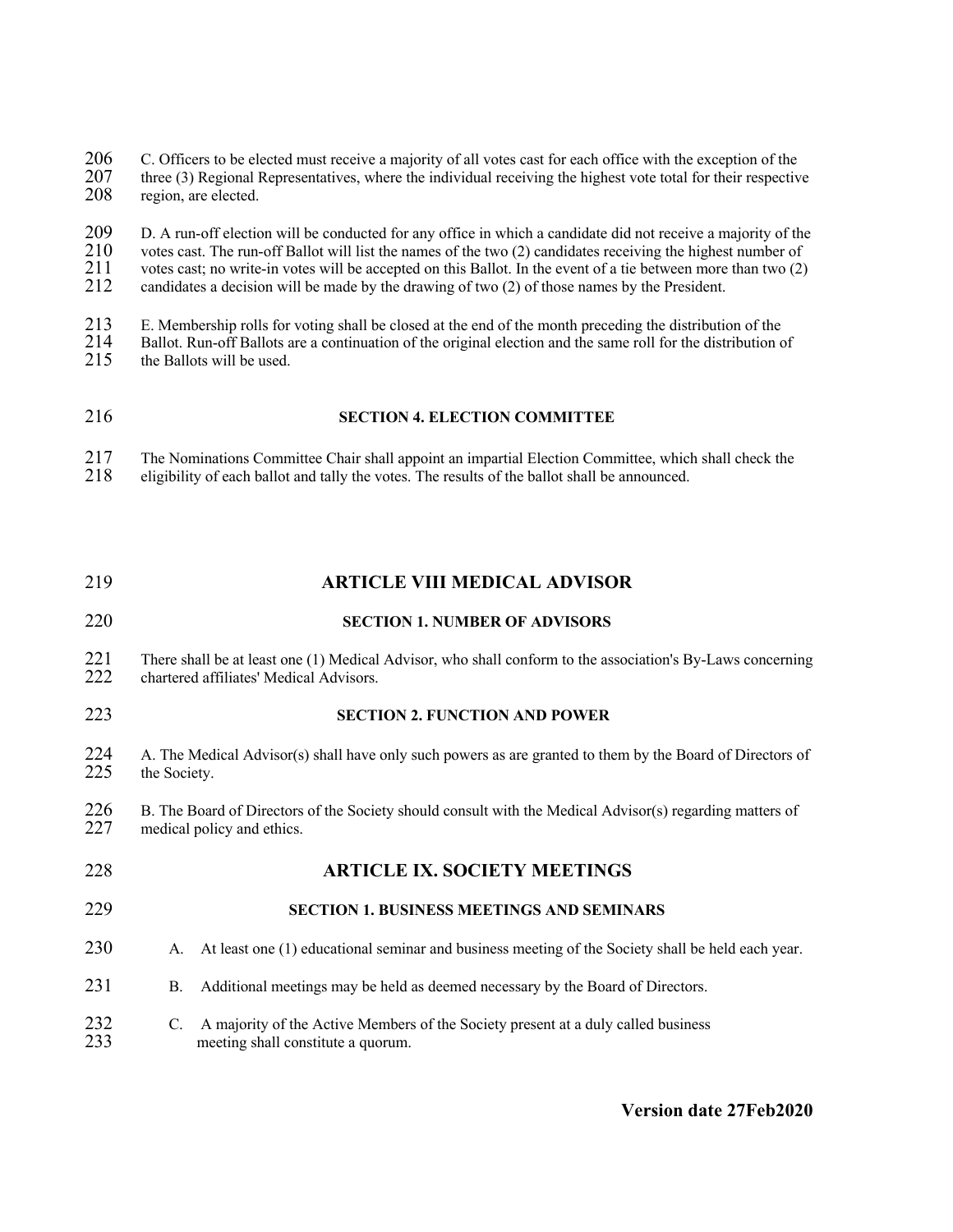| 234                                                                                     | <b>SECTION 2. ANNUAL MEETING</b>                                                                                                                                                                                                                                                                                                                                                                                                                |
|-----------------------------------------------------------------------------------------|-------------------------------------------------------------------------------------------------------------------------------------------------------------------------------------------------------------------------------------------------------------------------------------------------------------------------------------------------------------------------------------------------------------------------------------------------|
| 235<br>236<br>237<br>238                                                                | A. The date and place of the Annual meeting and additional meetings shall be decided by the Board<br>of Directors. In the event of an emergency, the Board of Directors may cancel the scheduled<br>meeting, set a new date and a place if feasible, or conduct the business of the Society by mail<br>provided that the material is sent to the voting membership.                                                                             |
| 239                                                                                     | B. The Annual Meeting shall be for the purpose of receiving reports of officers and committees.                                                                                                                                                                                                                                                                                                                                                 |
| 240<br>241                                                                              | C. Not less than 30-days prior to the Society's Annual Meeting, notice of time and place of the<br>Annual Meeting shall be made to all members of the Society.                                                                                                                                                                                                                                                                                  |
| 242                                                                                     | <b>ARTICLE X. COMMITTEES</b>                                                                                                                                                                                                                                                                                                                                                                                                                    |
| 243                                                                                     | <b>SECTION 1. STANDING COMMITTEES</b>                                                                                                                                                                                                                                                                                                                                                                                                           |
| 244<br>245                                                                              | The members of the following Standing Committees shall be appointed by the President and subject to<br>ratification by the Board of Directors. Each committee shall have no fewer than three (3) members.                                                                                                                                                                                                                                       |
| 246<br>247<br>248<br>249<br>250<br>251<br>252<br>253<br>254<br>255<br>256<br>257<br>258 | <b>Membership and Public Relations</b><br>Subcommittees: Scholarship and Polysomnography<br>Financial<br>Subcommittee: Long Range Planning<br><b>Bylaws</b><br>Subcommittee: Judicial<br><b>Program and Education</b><br>Subcommittees: Continuing Education, Specialty Committees, Student Activity Committee<br><b>Nominations</b><br>Subcommittee: Elections<br><b>Publications</b><br>Subcommittees: Advertising and Website<br>Legislative |
| 259                                                                                     | Committee charges in addition to those specified in the bylaws will be issued annually by the President.                                                                                                                                                                                                                                                                                                                                        |
| 260                                                                                     | <b>SECTION 2. SPECIAL COMMITTEES AND OTHER APPOINTMENTS</b>                                                                                                                                                                                                                                                                                                                                                                                     |
| 261                                                                                     | Special committees and other appointments shall be at the discretion of the President.                                                                                                                                                                                                                                                                                                                                                          |
| 262                                                                                     | <b>SECTION 3. DUTIES OF COMMITTEE CHAIRMEN</b>                                                                                                                                                                                                                                                                                                                                                                                                  |
| 263<br>264<br>265                                                                       | The Chair of each committee shall confer promptly with the members to consider committee<br>А.<br>charges. When possible, the Chair of the previous year shall serve as a member of the new<br>committee.                                                                                                                                                                                                                                       |

Page **8** of **11 Version date 27/Feb2020**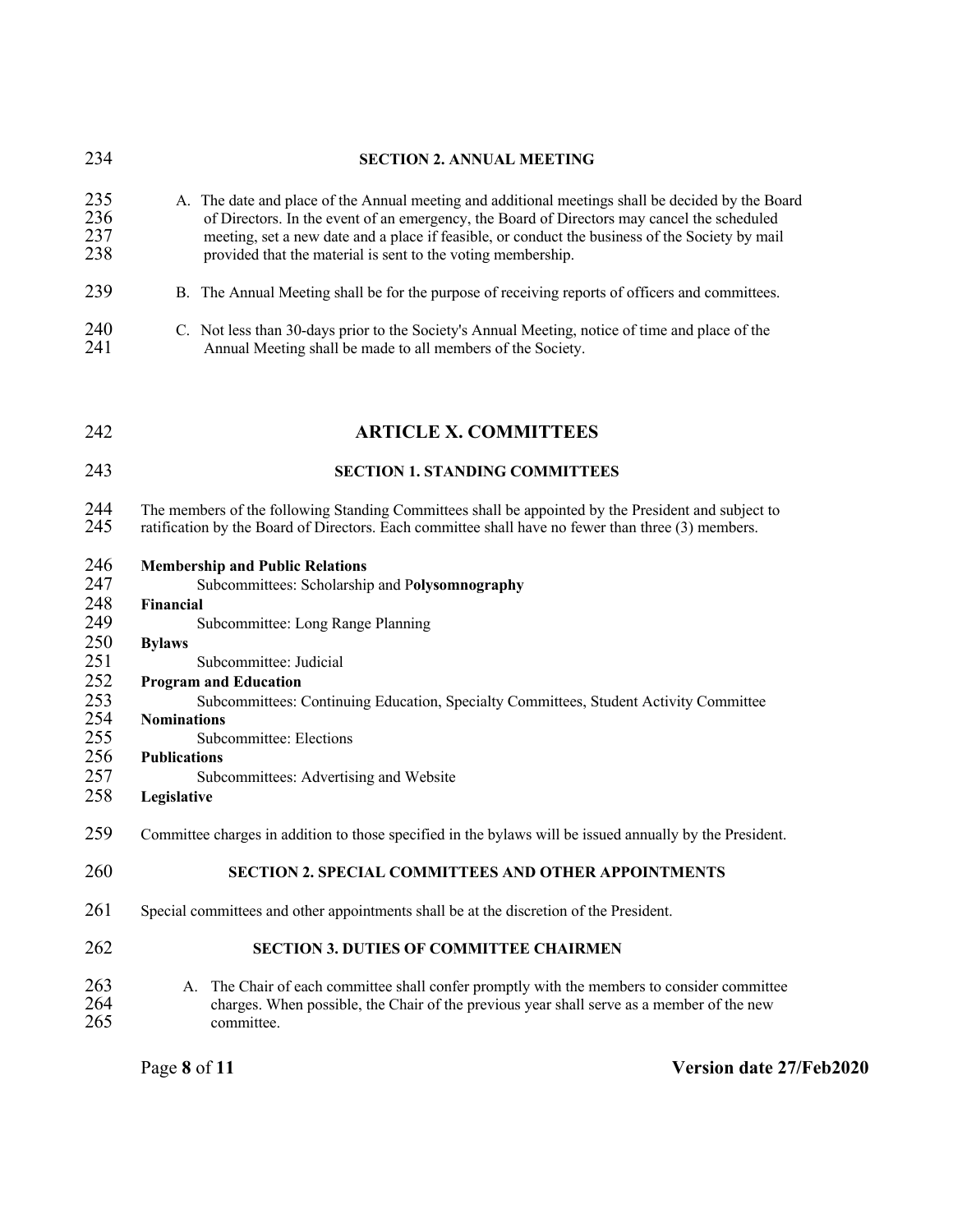| 266<br>267                                    | B.              | All committee reports must be made in writing and submitted to the President and Secretary of<br>the Society at least ten $(10)$ days prior to the meeting at which time the report is to be read.                                                                                                                                                                                                                                                                                                                                                                   |
|-----------------------------------------------|-----------------|----------------------------------------------------------------------------------------------------------------------------------------------------------------------------------------------------------------------------------------------------------------------------------------------------------------------------------------------------------------------------------------------------------------------------------------------------------------------------------------------------------------------------------------------------------------------|
| 268                                           | C.              | Non-members or physician members may be appointed as consultants to committees.                                                                                                                                                                                                                                                                                                                                                                                                                                                                                      |
| 269<br>270                                    | D.              | Each committee Chair requiring operating expenses shall submit a request for funding to the<br>Treasurer.                                                                                                                                                                                                                                                                                                                                                                                                                                                            |
| 271                                           |                 | <b>SECTION 4. VACANCIES</b>                                                                                                                                                                                                                                                                                                                                                                                                                                                                                                                                          |
| 272<br>273                                    | such vacancies. | In the event of vacancies occurring of any committee chair, the President shall make appointments to fill                                                                                                                                                                                                                                                                                                                                                                                                                                                            |
| 274                                           |                 | <b>ARTICLE XI. COMMITTEE STRUCTURE</b>                                                                                                                                                                                                                                                                                                                                                                                                                                                                                                                               |
| 275                                           |                 | <b>SECTION 1. MEMBERSHIP AND PUBLIC RELATIONS COMMITTEE</b>                                                                                                                                                                                                                                                                                                                                                                                                                                                                                                          |
| 276<br>277<br>278<br>279<br>280<br>281<br>282 |                 | A.<br>This Committee shall consist of a Chair, one (1) member of the Board of Directors and<br>additional geographical appointments.<br>This Committee shall utilize public relations and other methods to increase the<br><b>B.</b><br>membership of the Society and the Associations<br>This Committee shall also act to promote, to the general public, awareness of the<br>$\mathbf{C}$ .<br>Respiratory Care Profession in the state. The Committee shall also act to foster a positive<br>image of the GSRC among Respiratory Care Practitioners in the State. |
| 283                                           |                 | <b>SECTION 2. FINANCIAL COMMITTEE</b>                                                                                                                                                                                                                                                                                                                                                                                                                                                                                                                                |
| 284<br>285<br>286<br>287                      |                 | A. This Committee shall consist of a Chair and at least two (2) members of the Board of Directors, and<br>other members as deemed appropriate. They shall review and audit the financial records of the Society<br>at least annually and report to the membership. The financial committee is responsible for preparing<br>financial reports to the Association.                                                                                                                                                                                                     |
| 288<br>289<br>290<br>291<br>292               |                 | B. Subcommittee under this committee include Long Range Planning<br>1. Long Range Planning Subcommittee: This Committee shall consist of a Chair who shall be the Society<br>President-Elect, and at least two (2) Active Members. This Committee shall make recommendations for<br>future Society development.                                                                                                                                                                                                                                                      |
| 293                                           |                 | <b>SECTION 3. BY-LAWS COMMITTEE</b>                                                                                                                                                                                                                                                                                                                                                                                                                                                                                                                                  |
| 294<br>295<br>296                             | A.              | This Committee shall consist of three (3) members appointed by the Chair of the Bylaws<br>Committee. The President-Elect shall serve as Chairperson.                                                                                                                                                                                                                                                                                                                                                                                                                 |
| 297<br>298<br>299<br>300<br>301               | В.              | This Committee shall receive and prepare all amendments to the By-Laws for submission to the<br>Board of Directors. The Committee may also initiate such amendments for submission to the<br>Board of Directors.                                                                                                                                                                                                                                                                                                                                                     |
| 302                                           | C.              | The Judicial Committee is subcommittee of the Bylaws committee                                                                                                                                                                                                                                                                                                                                                                                                                                                                                                       |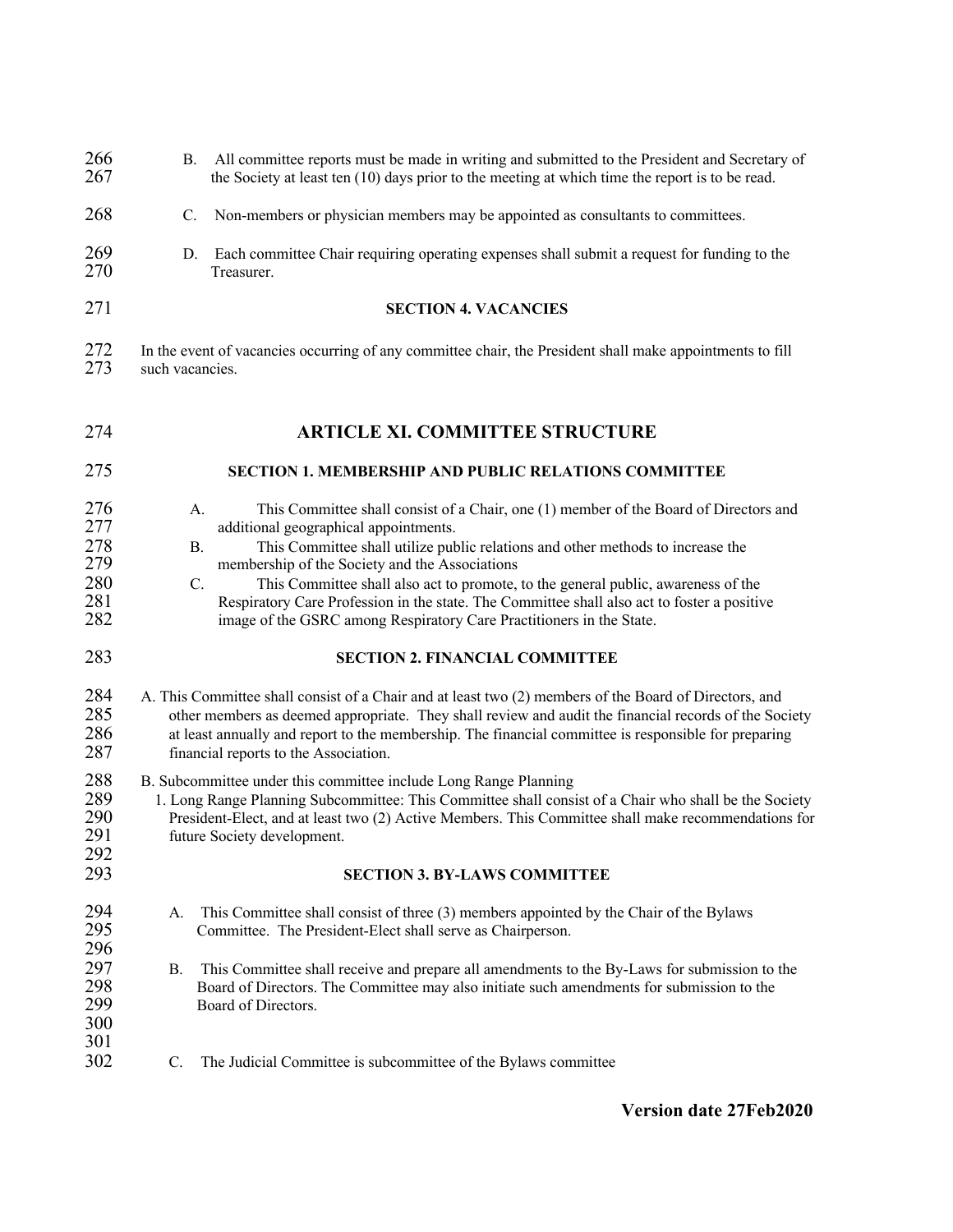| 303<br>304               | 1. The Judicial Committee shall consist of three (3) members appointed by the Chair of the<br>Bylaws Committee.                                                                                                                                                       |
|--------------------------|-----------------------------------------------------------------------------------------------------------------------------------------------------------------------------------------------------------------------------------------------------------------------|
| 305<br>306<br>307        | This Committee shall review formal written complaints against any individual Society<br>2.<br>member charged with any violation of the Society By-Laws or otherwise with any<br>conduct deemed detrimental to the Society or the Association. Complaints or inquiries |
| 308                      | may be referred to this Committee by the Judicial Committee of the Association.                                                                                                                                                                                       |
| 309<br>310               | If the Committee determines that a complaint justifies an investigation, a written copy of<br>3.<br>the charges shall be prepared for the Board of Directors.                                                                                                         |
| 311                      | <b>SECTION 4. PROGRAM AND EDUCATION COMMITTEE</b>                                                                                                                                                                                                                     |
| 312<br>313               | This Committee shall consist of a Chair and at least four (4) members. This Committee is to<br>А.<br>provide planning and/or support for all program and education activities                                                                                         |
| 314<br>315               | Members of any GSRC Clinical Specialty Committees are to be represented on the Program<br>В.<br>and Education Committee.                                                                                                                                              |
| 316                      | <b>SECTION 5. NOMINATIONS COMMITTEE</b>                                                                                                                                                                                                                               |
| 317<br>318               | A. This Committee shall perform in accordance with article VII, Sections 1 and 2 of these By-<br>Laws.                                                                                                                                                                |
| 319<br>320               | B The Subcommittee will be the Elections committee                                                                                                                                                                                                                    |
| 321                      | 1. This Committee shall consist of a Chair, and at least two (2) members.<br>2. The Committee shall prepare, mail, receive, verify, count and certify all ballots.                                                                                                    |
| 322                      | <b>SECTION 6. PUBLICATIONS COMMITTEE</b>                                                                                                                                                                                                                              |
| 323<br>324<br>325<br>326 | A. This Committee shall consist of a chair and at least two (2) members.<br>B. This committee shall edit and publish a periodic newsletter or other medium to inform the<br>members of the Society's activities.<br>C. Advertising and Website                        |
| 327<br>328<br>329<br>330 | <b>SECTION 7. LEGISLATIVE COMMITTEE</b><br>A. This committee shall consist of a chair and at least one (1) member<br>B. This committee shall review and report state and federal activity that may affect respiratory care<br>practitioners or the profession.        |
| 331                      | <b>ARTICLE XII. FISCAL YEAR</b>                                                                                                                                                                                                                                       |
| 332                      | The Fiscal Year of the Society shall be from January 1 through December 31.                                                                                                                                                                                           |
| 333<br>334               | <b>ARTICLE XIII. DUES</b><br><b>SECTION 1. AMOUNT</b>                                                                                                                                                                                                                 |
| 335                      | Annual Society dues and other fees shall be determined by the Board of Directors.                                                                                                                                                                                     |
| 336                      | <b>SECTION 2. PAYMENT</b>                                                                                                                                                                                                                                             |
|                          | Page 10 of 11<br>Version date 27/Feb2020                                                                                                                                                                                                                              |